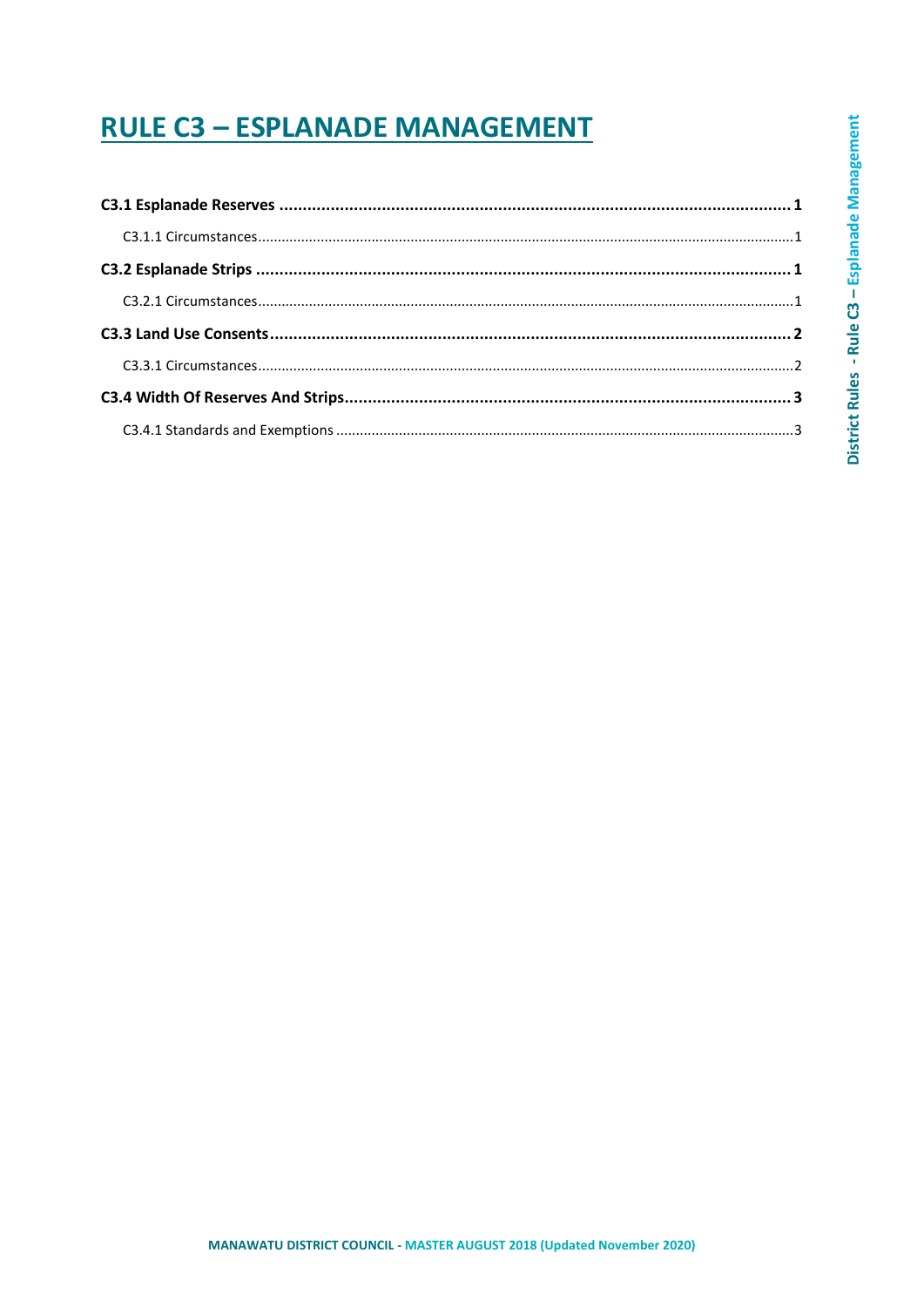*Page Intentionally Left Blank*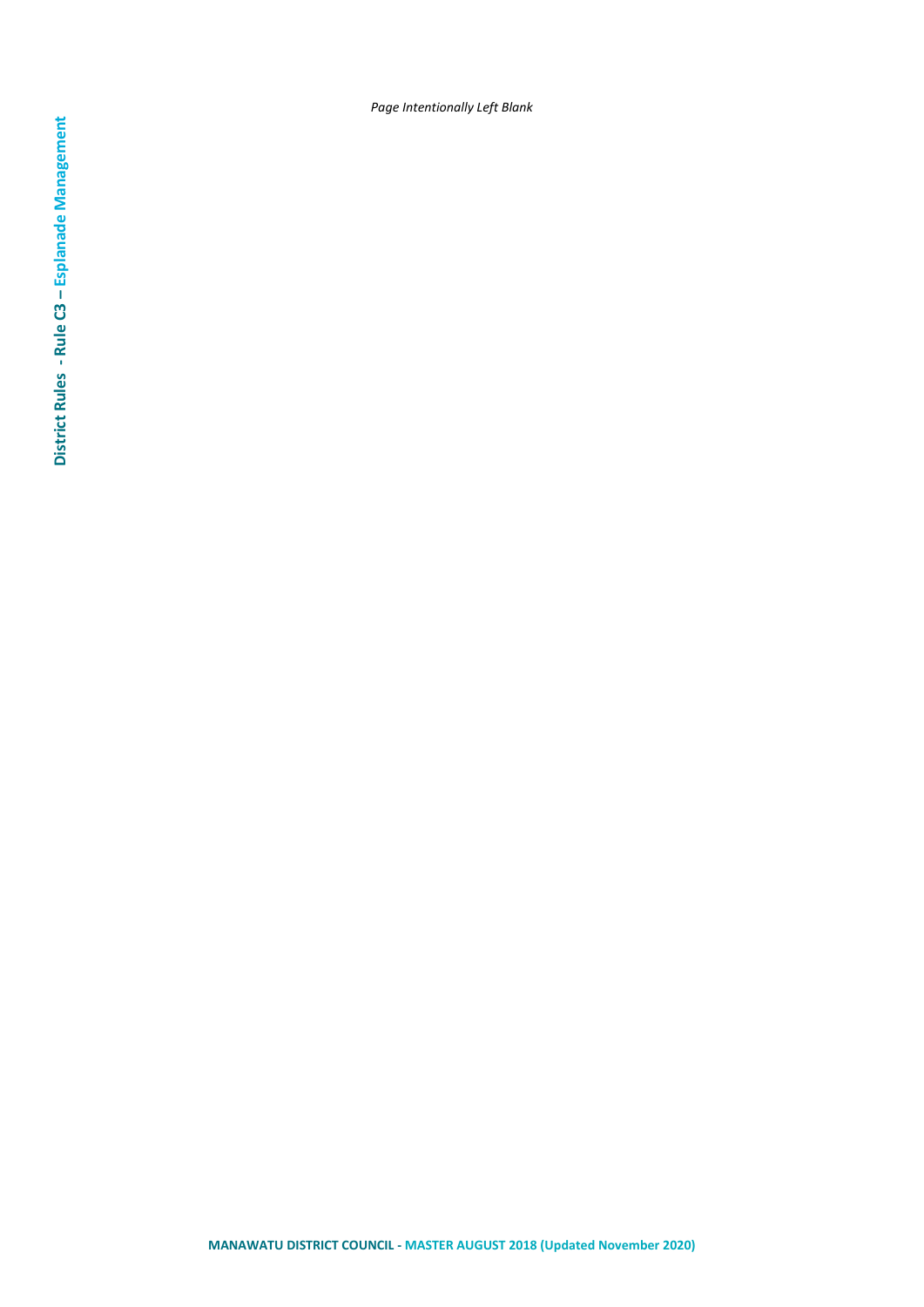## **RULE C3 – ESPLANADE MANAGEMENT**

(Refer Part 6)

## <span id="page-2-0"></span>**C3.1 Esplanade Reserves**

#### <span id="page-2-1"></span>**C3.1.1 Circumstances**

- A) Council will not require an **esplanade reserve** to be set aside from land being subdivided or **roads** being stopped, unless:
	- i) The land is located within Feilding township and adjoins the bank of the Oroua River or Kiwitea Stream.
	- ii) The land adjoins the Makino Stream between Beattie and Denbigh Streets, and lies within the land comprised in Land I.D 7032, or
	- iii) The land adjoins the coast.

## <span id="page-2-2"></span>**C3.2 Esplanade Strips**

#### <span id="page-2-3"></span>**C3.2.1 Circumstances**

- A) An **esplanade strip** for public access purposes will be required (subject to Rule C3.4.1 below) over land being subdivided or **road**s being stopped which adjoin:
	- i) The Rangitikei or Manawatu Rivers.
	- ii) The Oroua River downstream of the Ruahine Forest Park.
	- iii) The Mangaone Stream downstream of the Main Trunk Railway.
	- iv) The Kiwitea Stream between Reids Line West and the Oroua River.
	- v) The Makino Stream, between Reids Line West and Port Street, or between Rata Street and Kitchener Park.
- B) An **esplanade strip** for public access purposes up to 1km from any existing **road** access point or reserve will be required (subject to Rule C3.4.1 below) over land being subdivided or **road**s being stopped which adjoin:
	- i) The Pohangina River.
	- ii) The Mangoira, Makiekie or Mangahuia Streams.
	- iii) The Waituna Stream downstream of SH 54.
	- iv) The Kiwitea Stream between Mangamako Road and Reids Line West.

**PAGE 1**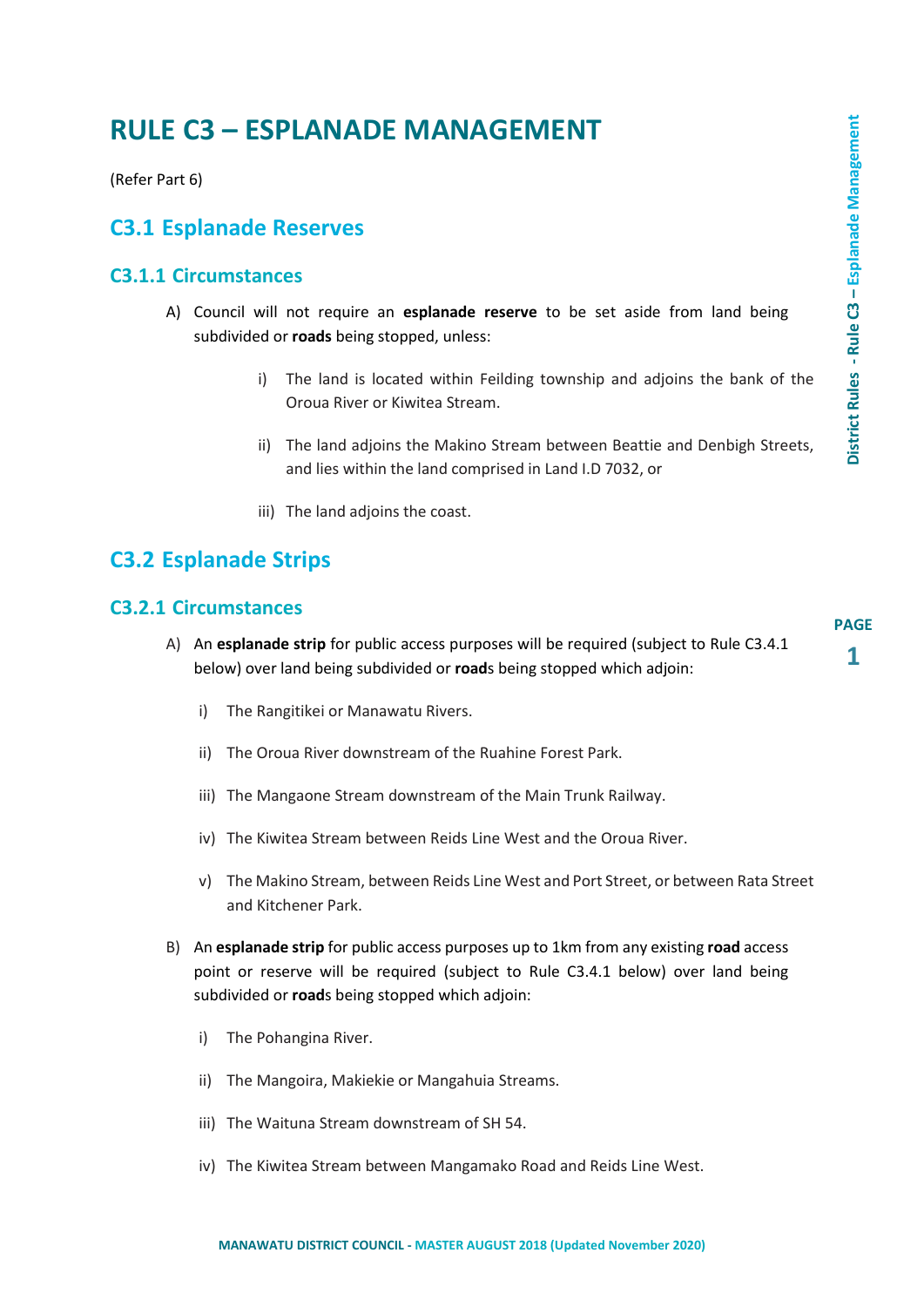- v) The Mangawharariki River.
- C) **Council** may require an **esplanade strip** to be created for water quality and/or conservation purposes over land being subdivided or **road**s being stopped which adjoin:
	- i) Lake Kaikokopu.
	- ii) Lake Omanuka.
	- iii) Karere Lagoon.
	- iv) Hamilton's Bend Lagoon.

(The **esplanade strip** documentsforthese lakesshall exclude public access).

- D) **Council** may require an **esplanade strip** to be created for conservation purposes over land being subdivided or **road**s being stopped which:
	- i) Include **indigenous vegetation** which is regarded as significant in terms of the criteria in Appendix 1I.
	- ii) Adjoin the Mangaone West Stream between Te Rakehou Road and Awahuri Road, unless that area is protected by a legal covenant.
- E) The provision of **esplanade strips** will be subject to the standards and exemptions in Rule C3.4.1 below.

### <span id="page-3-0"></span>**C3.3 Land Use Consents**

#### <span id="page-3-1"></span>**C3.3.1 Circumstances**

When considering applications for land use consent, **Council** may require an **esplanade strip** for water quality and/or conservation purposes to be created, if the proposal is likely to have a significant adverse **effect** upon:

- i) Water quality,
- ii) The natural functioning of an adjacent river or lake, or
- iii) The natural values associated with the riparian margin of any adjacent river or lake, and if an **esplanade strip** is necessary to mitigate those adverse **effect**s.

**PAGE**  $\overline{2}$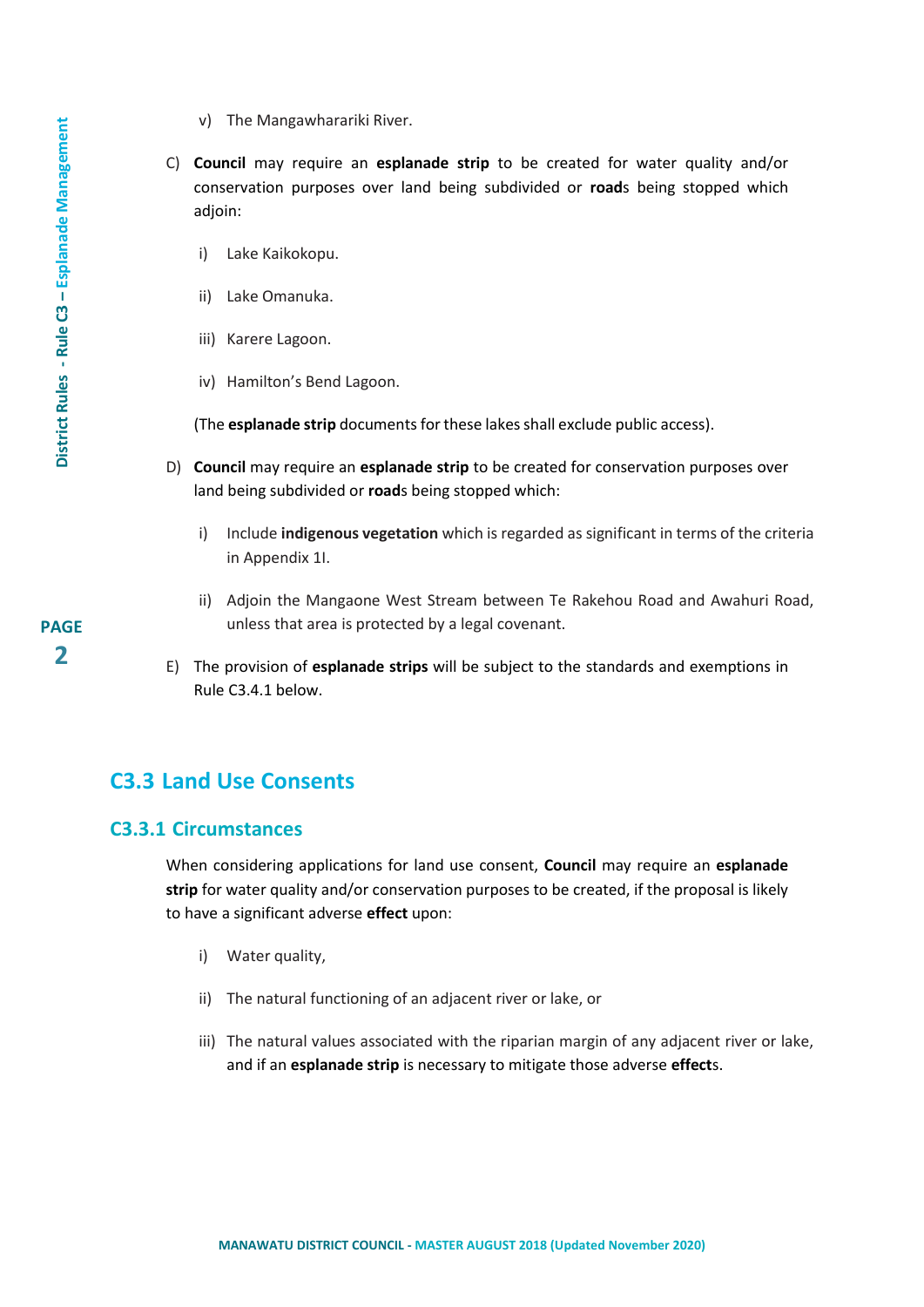## <span id="page-4-0"></span>**C3.4 Width Of Reserves And Strips**

#### <span id="page-4-1"></span>**C3.4.1 Standards and Exemptions**

- A) **Esplanade reserves** will be 10 metres wide if adjoining the portion of the Makino Stream specified in C3.1.1 A) above, and 20 metres wide if adjoining other water bodies.
- B) **Esplanade strips** for public access purposes will be 10 metres wide, unless a greater width is needed to provide a workable walkway.
- C) **Esplanade strips** for water quality and/or conservation purposes are to be 20 metres wide.
- D) The standard widths in A) or B) above may be reduced in circumstances where:
	- i) Other parts of the reserve or strip are correspondingly wider,
	- ii) A full width reserve or strip would pass too close to an existing **dwelling**, or
	- iii) The objectives of the reserve or strip can still be met by a reduced width.
- E) **Esplanade strips** for public access may be dispensed with altogether in cases where **Council** is satisfied that:
	- i) Adequate legal access to the water body is provided by a legal **road** (formed or not)
	- ii) Access along the other side of the water body is more practical, and access is not needed on both sides
	- iii) Topography along the strip makes access unworkable
	- iv) The **site** of the strip is unlikely to ever be accessible from a public **road**, or
	- v) The strip would lead to an area of **indigenous vegetation** or **wetland**, and public access would be incompatible with the effective protection of that area
	- vi) The purpose of the strip can be achieved by other methods, e.g. covenants, or
	- vii) Public safety would be compromised by providing a strip.
- F) **Esplanade strips** for water quality and /or conservation purposes may be dispensed with wholly or partially. Any application to reduce or waive an **esplanade strip** will be assessed having regard to the following matters:
	- i) The extent to which the natural functioning of the water body, water quality, and land and water-based habitats will be affected by any reduction in the width, size or nonprovision of the strip,

**PAGE 3**